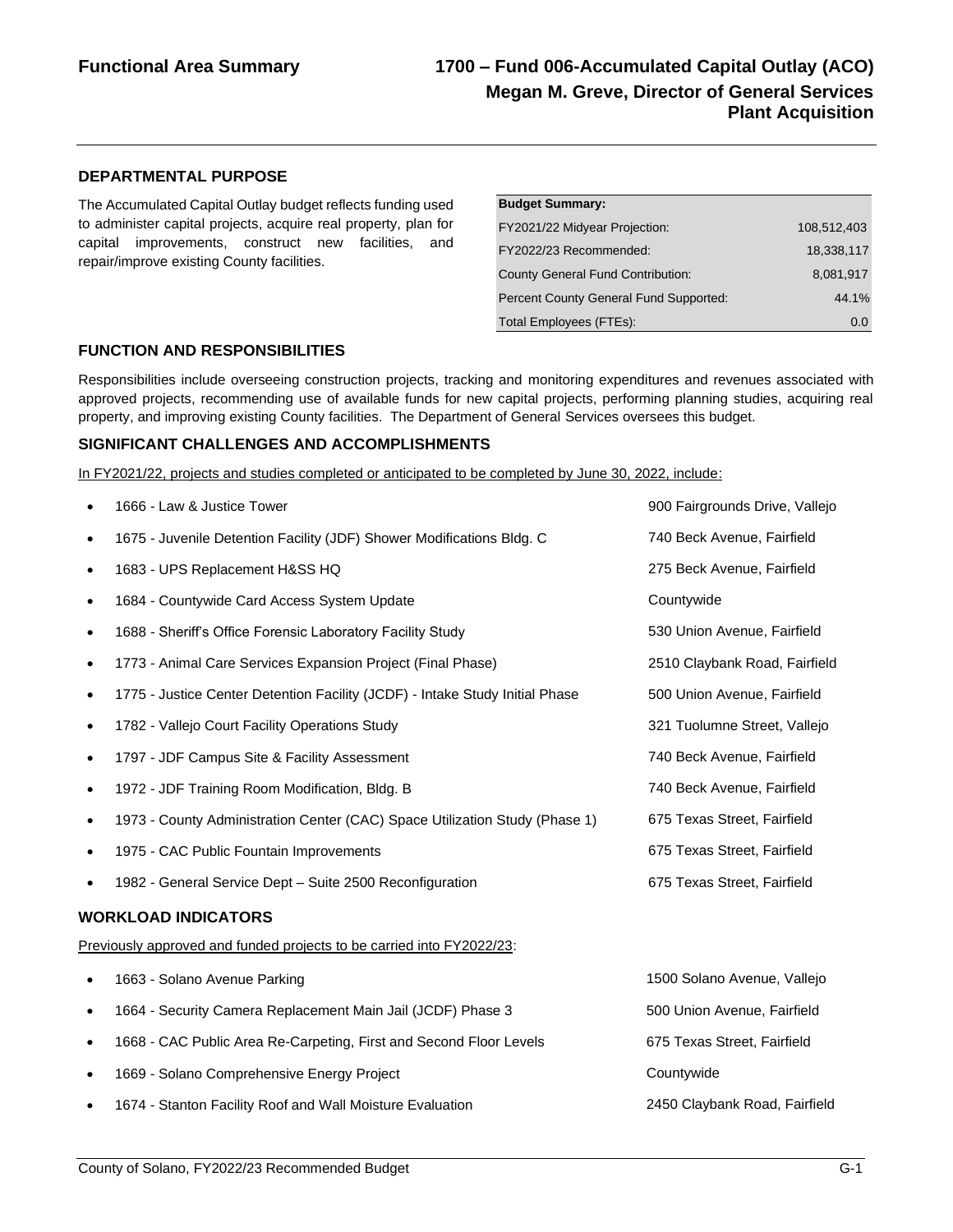## **1700 – Fund 006-Accumulated Cap. Outlay (ACO) Functional Area Summary Megan M. Greve, Director of General Services Plant Acquisition**

- 1675 Juvenile Detention Facility Shower Renovation 740 Beck Avenue, Fairfield
- 1677 Juvenile Detention Facility Interior Repainting 740 Beck Avenue, Fairfield
- 1680 JCDF Elevator Cab Upgrades 500 Union Avenue, Fairfield
- 1681 Claybank Detention Shower Replacements 2500 Claybank Road, Fairfield
- 1685 Claybank Detention AHU Replacement and Duct Repair 2500 Claybank Road, Fairfield
- 1690 Stanton Correctional Facility Acoustical Study 2450 Claybank Road, Fairfield
- 1691 Stanton Visitor Control Station Ballistic Upgrade 2450 Claybank Road, Fairfield
- 1694 Claybank Housing Waterline Valve Replacements 2500 Claybank Road, Fairfield
- 1699 Law and Justice East Elevator Upgrades 530 Union Avenue, Fairfield
- 1705 H&SS Headquarters Security Upgrades 275 Beck Avenue, Fairfield
- 1709 701 Texas Street Building HazMat Remediation 701 Texas Street, Fairfield
- 1722 CAC-CEC Security Camera Updates **County Fairfield Campus** County Fairfield Campus
- 1729 Fleet Heavy Equipment Roofing Replacement 3255 North Texas Street, Fairfield
- 1740 Claybank Security Fencing (Campus-wide) 2500 Claybank Road, Fairfield
- 1741 H&SS HQ Roof Re-Coating (Additional scope for BU 1669) 275 Beck Avenue, Fairfield
- 1749 Juvenile Detention Security System Upgrades 740 Beck Avenue, Fairfield
- 1775 Downtown Jail (JCDF) Intake Study Design Phase 500 Union Avenue, Fairfield
- 1788 Justice Campus Site and Facility Utilization Assessment Fairfield Justice Campus
- 1791 Justice Campus Asset Protection 550/600 Union Avenue, Fairfield
- 1792 Solano Justice Center HVAC Controls/Equipment Replacement Tries - Solario Justice Center Hivido Continuis/Equipment Replacement (321 Tuolumne Street, Vallejo (Additional scope for BU 1669)
- 1796 CAC/CEC Audio Visual Upgrade 601/675 Texas Street, Fairfield
- 1783/1974 Solano Residential Mental Health/Room & Board Facility 2201 Courage Drive, Fairfield
- 1798 H&SS Public Reception Updates 275 Beck Ave, Fairfield
- 1799 JCDF Consolidated Plumbing Upgrades 500 Union Avenue, Fairfield
- 1971 County Regional Health Services Facility Study 1119 E Monte Vista, Vacaville
- 1973 CAC Space Utilization Study and Construction 675 Texas Street, Fairfield
- 1974 Solano Adult Board & Care Facility South Watney Way, Fairfield
- 1976 Family Justice Center Re-roofing **604 Empire Street, Fairfield** 604 Empire Street, Fairfield
- 1978 CAC Back-up Power Generation (Additional scope for BU 1669) 675 Texas Street, Fairfield
- 1979 CAC Parking Structure Security 675 Texas Street, Fairfield

365 Tuolumne St, Vallejo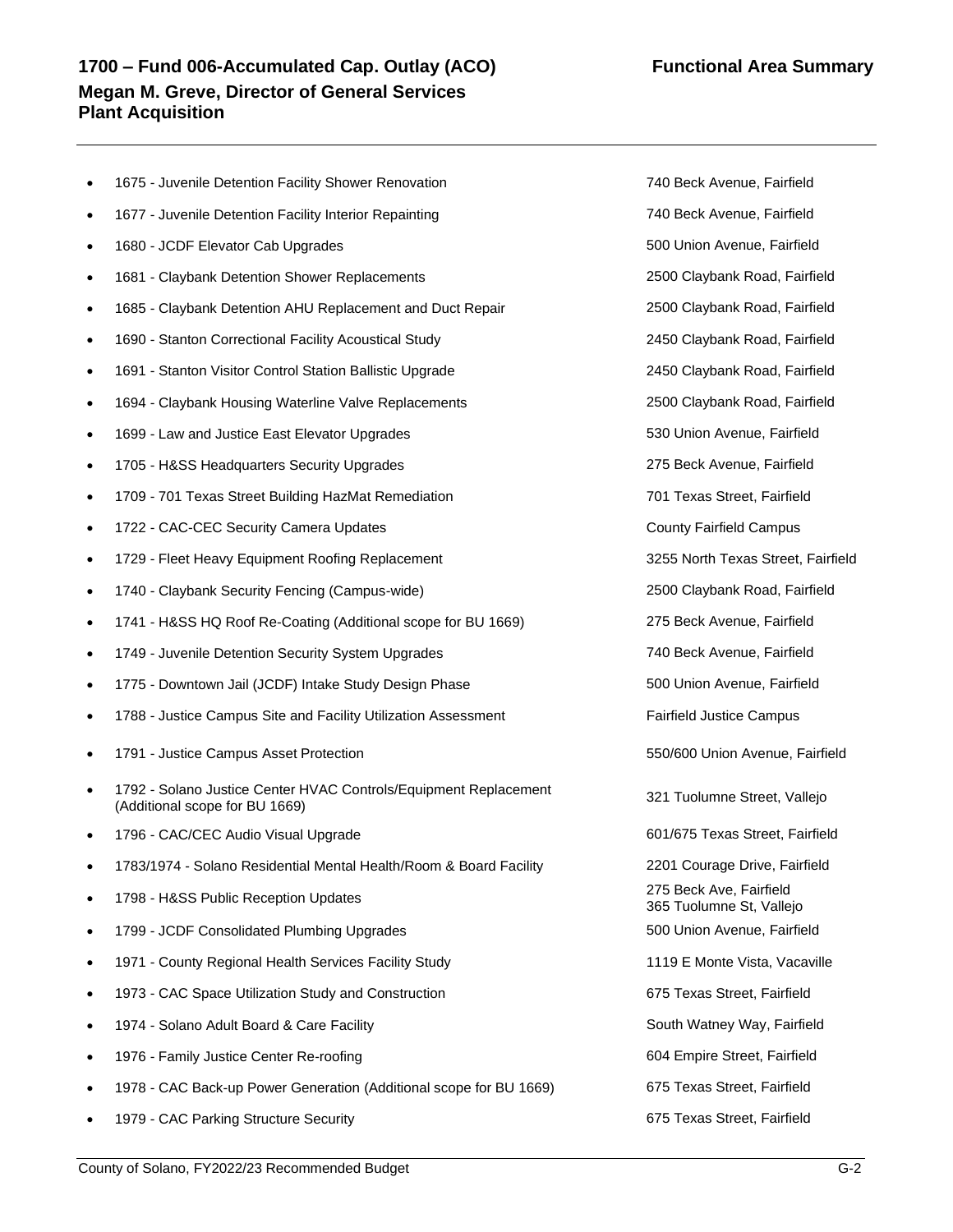## **Functional Area Summary 1700 – Fund 006-Accumulated Capital Outlay (ACO) Megan M. Greve, Director of General Services Plant Acquisition**

| $\bullet$ | 1980 - New H&SS Services Clinics & Facility - Study and Design | Solano Business Park              |
|-----------|----------------------------------------------------------------|-----------------------------------|
| $\bullet$ | 1981 - Downtown Justice Campus Security & Parking Lot          | 500 block, Clay Street, Fairfield |
| $\bullet$ | 6311 - Library Administration Work Area Reconfiguration        | 1150 Kentucky Street, Fairfield   |
| $\bullet$ | 6311 - Library Literacy Program Space Conversion               | 1150 Kentucky Street, Fairfield   |
| $\bullet$ | 6311 - Library-wide Card Access System Update                  | All library locations             |
|           |                                                                |                                   |

• 6507 - DA Forensics Lab Services Expansion 2201 Courage Drive, Fairfield

| <b>DETAIL BY REVENUE</b>                                                                                                                                                                                                                                                                                                                             |               | 2021/22        |                    | <b>FROM</b>                      |                |
|------------------------------------------------------------------------------------------------------------------------------------------------------------------------------------------------------------------------------------------------------------------------------------------------------------------------------------------------------|---------------|----------------|--------------------|----------------------------------|----------------|
| <b>AND APPROPRIATION</b>                                                                                                                                                                                                                                                                                                                             | 2020/21       | <b>ADOPTED</b> | 2022/23            | <b>ADOPTED TO</b>                | <b>PERCENT</b> |
| <b>FUNCTIONAL AREA</b>                                                                                                                                                                                                                                                                                                                               | <b>ACTUAL</b> | <b>BUDGET</b>  | <b>RECOMMENDED</b> | <b>RECOMMENDED</b>               | <b>CHANGE</b>  |
|                                                                                                                                                                                                                                                                                                                                                      |               |                |                    |                                  |                |
| <b>REVENUES</b><br><b>CAPITAL PROJECTS</b>                                                                                                                                                                                                                                                                                                           | 22,338,819    | 31,056,463     | 16,621,078         |                                  | (46.5%)        |
| <b>TOTAL REVENUES</b>                                                                                                                                                                                                                                                                                                                                | 22,338,819    | 31,056,463     | 16,621,078         | (14, 435, 385)<br>(14, 435, 385) | (46.5%)        |
|                                                                                                                                                                                                                                                                                                                                                      |               |                |                    |                                  |                |
| <b>APPROPRIATIONS</b>                                                                                                                                                                                                                                                                                                                                |               |                |                    |                                  |                |
| <b>CAPITAL PROJECTS</b>                                                                                                                                                                                                                                                                                                                              | 12,658,549    | 28,589,422     | 18,338,117         | (10, 251, 305)                   | (35.9%)        |
| <b>TOTAL APPROPRIATIONS</b>                                                                                                                                                                                                                                                                                                                          | 12,658,549    | 28,589,422     | 18,338,117         | (10, 251, 305)                   | (35.9%)        |
|                                                                                                                                                                                                                                                                                                                                                      |               |                |                    |                                  |                |
| <b>NET CHANGE</b>                                                                                                                                                                                                                                                                                                                                    |               |                |                    |                                  |                |
| <b>CAPITAL PROJECTS</b>                                                                                                                                                                                                                                                                                                                              | (9,680,270)   | (2,467,041)    | 1,717,039          | 4,184,080                        | (169.6%)       |
| <b>NET CHANGE</b>                                                                                                                                                                                                                                                                                                                                    | (9,680,270)   | (2,467,041)    | 1,717,039          | 4.184.080                        | (169.6%)       |
| Each year, any funded projects which are not completed are carried forward or are rebudgeted in the succeeding year, increasin<br>the total appropriation and revenue in the Working Budget.<br><b>Primary Funding Sources</b>                                                                                                                       |               |                |                    |                                  |                |
| The primary funding sources for capital projects are:                                                                                                                                                                                                                                                                                                |               |                |                    |                                  |                |
| \$3,787,136 from property taxes. The Budget reflects an increase of \$476,021 or 14.4% when compared to FY2021/2<br>$\bullet$<br>Adopted Budget.                                                                                                                                                                                                     |               |                |                    |                                  |                |
| \$665,320 from Revenue from Use of Money for interest income and building rental from Department of Child Support Services<br>$\bullet$                                                                                                                                                                                                              |               |                |                    |                                  |                |
| \$3,164,805 from Intergovernmental Revenues primarily for Judicial Council of California's projected share of the HVA<br>$\bullet$<br>replacement at 321 Tuolumne in Vallejo.                                                                                                                                                                        |               |                |                    |                                  |                |
| \$836,900 from Miscellaneous Revenues for additional Self Generation Incentive Program grant from PG&E related to th<br>$\bullet$<br><b>Energy Conservation Project.</b>                                                                                                                                                                             |               |                |                    |                                  |                |
| \$8,166,917 Other Financing Sources for Transfers-In, \$50,000 from the Criminal Justice Temporary Construction Funo<br>$\bullet$<br>\$35,000 from the Countywide Service Area Lighting, and an additional \$8,081,917 in Transfers-In - County Contribution fror<br>County General Fund to fund several recommended capital projects for FY2022/23. |               |                |                    |                                  |                |

#### **DEPARTMENTAL BUDGET SUMMARY**

#### Primary Funding Sources

- \$3,787,136 from property taxes. The Budget reflects an increase of \$476,021 or 14.4% when compared to FY2021/22 Adopted Budget.
- \$665,320 from Revenue from Use of Money for interest income and building rental from Department of Child Support Services.
- \$3,164,805 from Intergovernmental Revenues primarily for Judicial Council of California's projected share of the HVAC replacement at 321 Tuolumne in Vallejo.
- \$836,900 from Miscellaneous Revenues for additional Self Generation Incentive Program grant from PG&E related to the Energy Conservation Project.
- \$8,166,917 Other Financing Sources for Transfers-In, \$50,000 from the Criminal Justice Temporary Construction Fund, \$35,000 from the Countywide Service Area Lighting, and an additional \$8,081,917 in Transfers-In – County Contribution from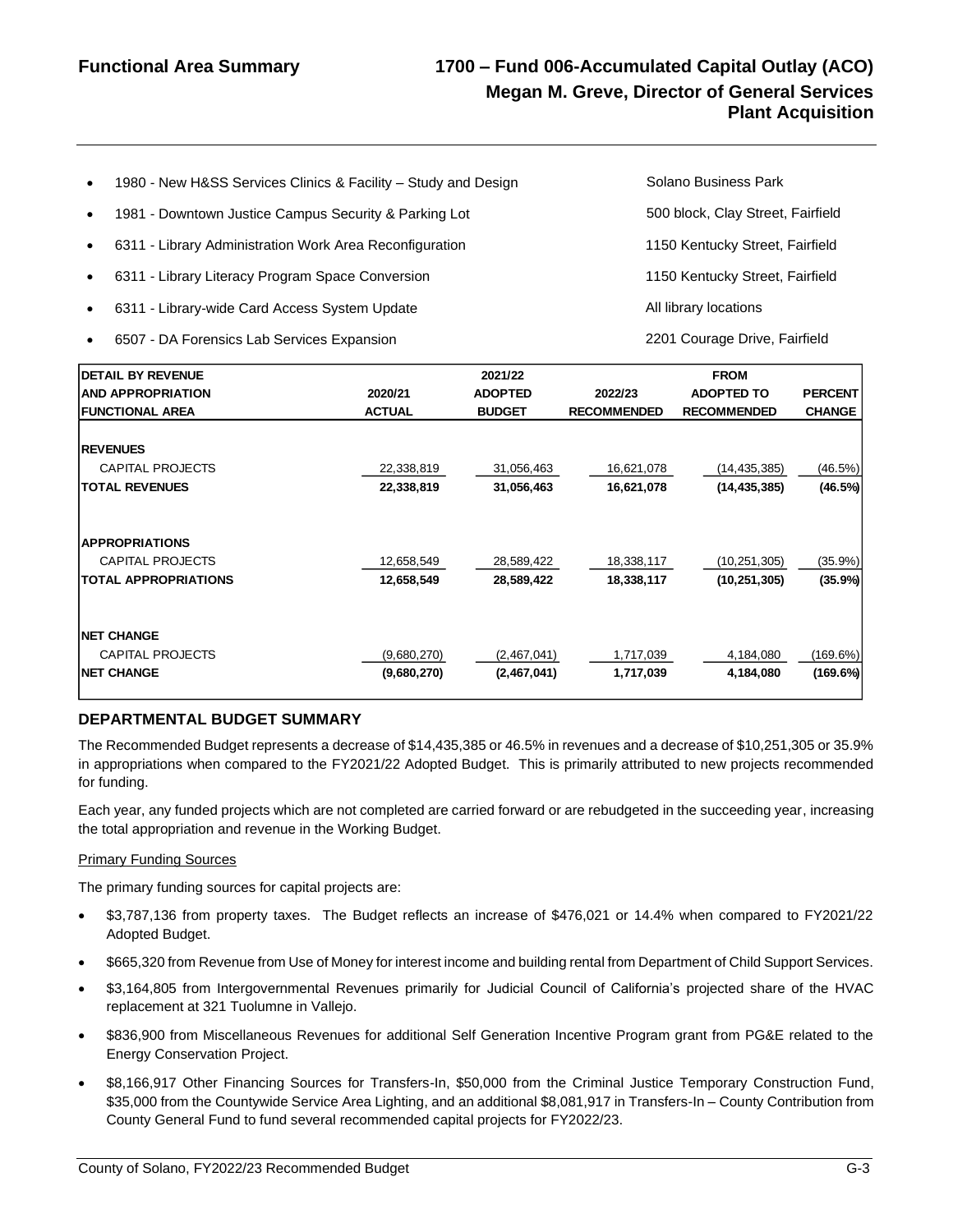#### **Primary Costs**

The primary costs in the ACO budget include the direct and indirect costs for each facility improvement project. The projects are driven by the need for construction of new county facilities for new or evolving programs, renovations, major repairs, and other improvements to support delivery of County services and major equipment replacements that add value or extend the useful life of real property assets.

The Recommended Budget includes the following new appropriations for administration and capital projects, which were presented to the Board as part of the 5 Year Capital Facilities Improvements Plan (CFIP) on February 8, 2022.

#### 1701- Other Financing Uses

Appropriations of \$2,158,295 include:

- Transfer-out of \$900,000 to cover the Accumulated Capital Outlay (ACO) Fund obligation for the repayment of the 2002 Certificate of Participation (COP). This is an annual payment covering principal and interest payments.
- Transfer-out of \$282 to cover the costs of County Administrative Overhead for the Public Art Budget.
- Countywide Administration Overhead (A-87) expenses of \$198,252 estimated for FY2022/23.
- \$32,000 for property tax administration fees; \$20,000 for prior year tax refunds, \$7,500 for interest charges on use of the County pool whenever there is a negative cash flow within the fund, and \$261 for estimated CAC building charges.
- \$1,000,000 for professional services and needed improvements that may arise in FY2022/23 due to unforeseen occurrence or condition funded by General Fund.

#### 1664 - JCDF Security System Replacement

• Additional \$1,355,000 funded by General Fund to support JCDF Security System Replacement, Phases 3 & 4.

#### 1669 - Energy Conservation Project

• \$8,607,905 funded by the Judicial Council of California (\$3,100,000), Self-Generation Incentive Program (\$836,900), Transfer-In from County Service Area Lighting District (\$35,000), and ACO Fund Balance (\$4,636,005). The ACO fund balance represents funding from previously funded and approved projects including BU 1792 (\$122,206), BU 1978 (\$870,000) and BU 1741 (\$3,643,799) which are consolidated as an additional scope to the project.

#### 1672- Miscellaneous Projects

• \$100,000 funded by ACO Fund to support contingent emergency project requests during the fiscal year that have not otherwise been previously funded.

#### 1679 - Agriculture Building B Additional Conditioned Work Area

• \$450,000 funded by General Fund to support the Department of Agriculture Building B additional conditioned work area at the Cordelia campus.

#### 1682 - Agriculture Building B Office Reconfiguration

• \$43,000 funded by General Fund to support Department of Agriculture Building B Office Reconfiguration at the Cordelia campus.

#### 1692 - Clay Street Facilities Relocation Study

• \$150,000 funded by General Fund to support Relocation Study for 500-510/512 Clay Street in Fairfield.

#### 1695 – Fleet, Agriculture, UC Co-Op Building Demolition Study

• \$150,000 funded by General Fund to support demolition study for Fleet, Agriculture, UC Co-Op Building at Texas Street in Fairfield.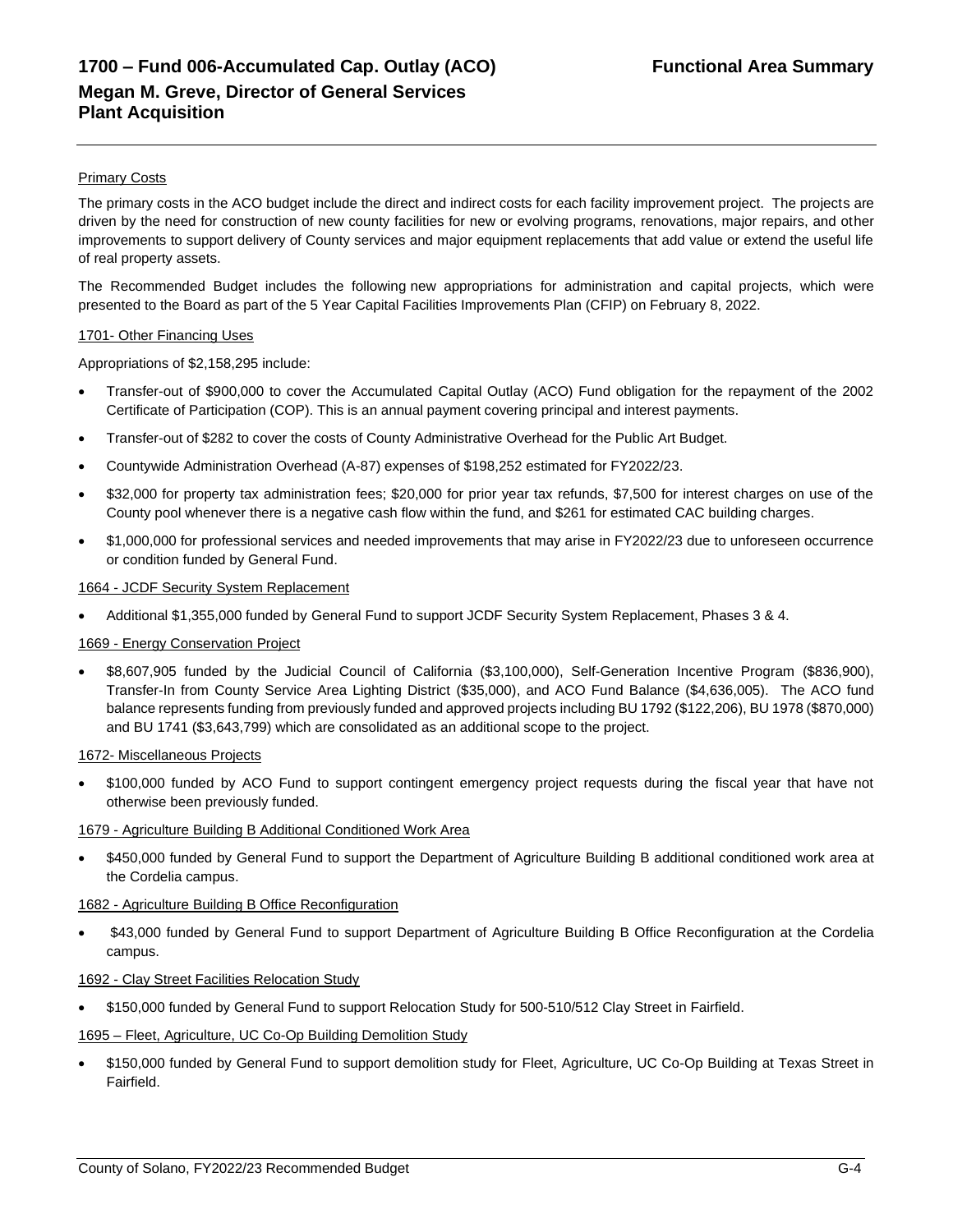## **Functional Area Summary 1700 – Fund 006-Accumulated Capital Outlay (ACO) Megan M. Greve, Director of General Services Plant Acquisition**

#### 1696 - Sheriff's Office Holding Cell Hot Water Supply Improvement

• \$210,000 funded by General Fund to support Sheriff's Office holding cell hot water supply at 321 Tuolumne in Vallejo.

#### 1707 - JDF Bldg. 1 Door Locks and Wiring Assessment

• \$50,000 funded by Criminal Justice Temporary Construction Fund to support Juvenile Detention Facility Building's Door Locks and Wiring Assessment.

#### 1708 - Facilities Condition Assessment Report Update

• \$390,000 funded by ACO Fund (\$340,000) and General Fund (\$50,000) to support the Facilities Condition Assessment Report Update.

#### 1728 - Juvenile Detention Facility Building Modification Phase 1 - Design

• \$480,000 funded by General Fund to support Probation Department's Juvenile Detention Facility Building Modification Phase 1 – Design.

#### 1731 - 1328 Virginia Street - Site Study

• \$150,000 funded by General Fund for the site study for 1328 Virginia St in Vallejo.

#### 1798 - H&SS Public Receptions Updates

• Additional \$1,316,000 funded by General Fund to support H&SS public reception updates at Employment & Eligibility Services at William J. Carroll Government Center in Vacaville, and at Women, Infants and Children (WIC) and Children and Adult Mental Health at 2101 Courage Drive in Fairfield.

#### 1973 - CAC Space Utilization Study and Construction

• Additional \$2,727,917 funded by General Fund for County Administration Center improvements.

#### **Contracts**

Significant contracts are appropriated in each project recommended for FY2022/23. The Department seeks Board approval during the year prior to awarding the contract.

#### Fixed Assets

Fixed Assets are appropriated in each project recommended for FY2022/23.

#### **DEPARTMENT COMMENTS**

None.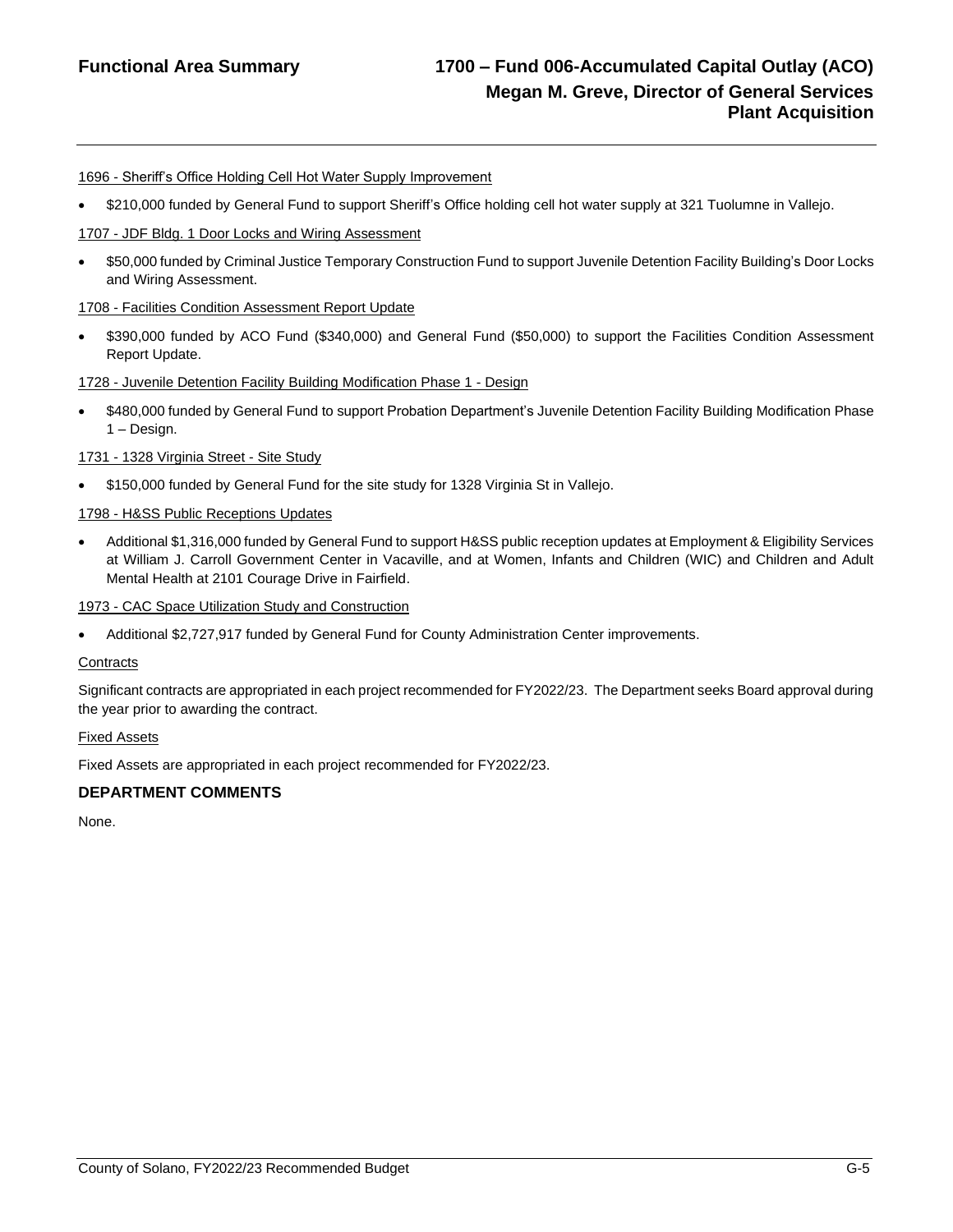# **1700 – Fund 006-Accumulated Cap. Outlay (ACO) Functional Area Summary**

## **Megan M. Greve, Director of General Services Plant Acquisition**

| <b>DETAIL BY REVENUE</b>           |               | 2021/22        |                    | <b>FROM</b>        |                |
|------------------------------------|---------------|----------------|--------------------|--------------------|----------------|
| <b>CATEGORY AND</b>                | 2020/21       | <b>ADOPTED</b> | 2022/23            | <b>ADOPTED TO</b>  | <b>PERCENT</b> |
| <b>APPROPRIATION CATEGORY</b>      | <b>ACTUAL</b> | <b>BUDGET</b>  | <b>RECOMMENDED</b> | <b>RECOMMENDED</b> | <b>CHANGE</b>  |
|                                    |               |                |                    |                    |                |
| <b>REVENUES</b>                    |               |                |                    |                    |                |
| <b>TAXES</b>                       | 3,464,024     | 3,311,115      | 3,787,136          | 476,021            | 14.4%          |
| REVENUE FROM USE OF MONEY/PROP     | 259.832       | 635.000        | 665,320            | 30,320             | 4.8%           |
| <b>INTERGOVERNMENTAL REV STATE</b> | 673.812       | 6,189,039      | 3,123,748          | (3,065,291)        | (49.5%)        |
| INTERGOVERNMENTAL REV FEDERAL      | 158           | 135            | 135                | Ω                  | $0.0\%$        |
| <b>INTERGOVERNMENTAL REV OTHER</b> | 40,922        | 40.922         | 40,922             | O                  | 0.0%           |
| <b>MISC REVENUE</b>                | 0             | $\Omega$       | 836.900            | 836.900            | 0.0%           |
| OTHER FINANCING SOURCES            | 9,179,436     | 1,238,782      | 85,000             | (1, 153, 782)      | $(93.1\%)$     |
| <b>GENERAL FUND CONTRIBUTION</b>   | 8,720,634     | 19,641,470     | 8,081,917          | (11, 559, 553)     | (58.9%)        |
| <b>TOTAL REVENUES</b>              | 22,338,819    | 31,056,463     | 16,621,078         | (14, 435, 385)     | (46.5%)        |
| <b>APPROPRIATIONS</b>              |               |                |                    |                    |                |
| <b>SERVICES AND SUPPLIES</b>       | 1,004,489     | 387,000        | 3,725,472          | 3,338,472          | 862.7%         |
| <b>OTHER CHARGES</b>               | 764,521       | 394,281        | 361,587            | (32, 694)          | $(8.3\%)$      |
| <b>F/A LAND</b>                    | 694.769       | $\Omega$       | $\Omega$           | $\Omega$           | 0.0%           |
| <b>F/A BLDGS AND IMPRMTS</b>       | 7,502,313     | 26,035,543     | 13,350,776         | (12,684,767)       | (48.7%)        |
| <b>F/A EQUIPMENT</b>               | 1,707,677     | 870,000        | 0                  | (870,000)          | $(100.0\%)$    |
| OTHER FINANCING USES               | 984,780       | 902,598        | 900,282            | (2,316)            | $(0.3\%)$      |
| <b>TOTAL APPROPRIATIONS</b>        | 12,658,549    | 28,589,422     | 18,338,117         | (10, 251, 305)     | (35.9%)        |
| <b>NET CHANGE</b>                  | (9,680,270)   | (2,467,041)    | 1,717,039          | 4,184,080          | (169.6%)       |

## **SUMMARY OF SIGNIFICANT ADJUSTMENTS**

None.

#### **SUMMARY OF POSITION CHANGES**

There are no positions allocated to this budget.

#### **PENDING ISSUES AND POLICY CONSIDERATIONS**

Potential Federal Emergency Management Agency and/or California Office of Emergency Services hazard mitigation grant funding in coming years may offset capital expenditures for certain planned hazard mitigation projects, freeing previously appropriated capital funding for other priority projects. Additionally, agreed-upon cost sharing for improvements to common Court facility areas are expected to result in proportionate offsetting revenue from the Judicial Council of California. Meanwhile, the Governor's Proposed FY2022/23 Budget includes funding for site acquisition and development requirements for a new Solano County Hall of Justice in Fairfield. Staff is working to identify feasible siting options and implications for justice-related operations.

The budget for FY2022/23 was prepared during a time of increasing inflation, higher fuel costs, supply chain disruption and ongoing labor shortages. It is unclear how these issues will impact budget, construction materials, lead times, and other necessary supplies. Department staff will continue to evaluate these impacts and provide necessary revisions as effects become known.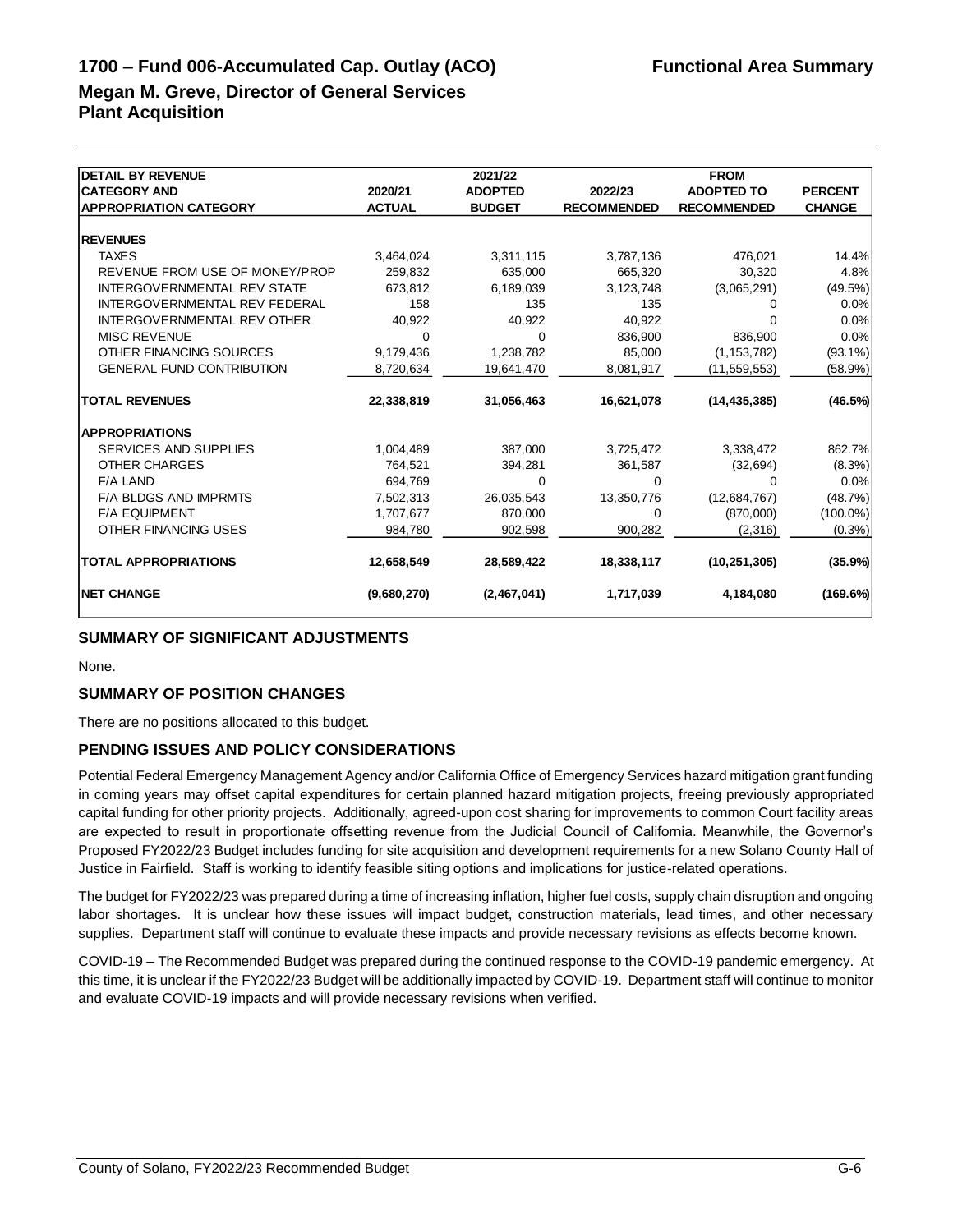## **Summary of Other Administered Budgets 1700 – Fund 006-Accumulated Capital Outlay (ACO) Megan M. Greve, Director of General Services Plant Acquisition**

| <b>DETAIL BY REVENUE</b>          |               | 2021/22        |                    | <b>FROM</b>        |                |
|-----------------------------------|---------------|----------------|--------------------|--------------------|----------------|
| <b>AND APPROPRIATION</b>          | 2020/21       | <b>ADOPTED</b> | 2022/23            | <b>ADOPTED TO</b>  | <b>PERCENT</b> |
| OTHER ADMINISTERED BUDGETS        | <b>ACTUAL</b> | <b>BUDGET</b>  | <b>RECOMMENDED</b> | <b>RECOMMENDED</b> | <b>CHANGE</b>  |
|                                   |               |                |                    |                    |                |
| <b>REVENUES</b>                   |               |                |                    |                    |                |
| 1630 PUBLIC ART                   | 3,800         | 3,048          | 532                | (2,516)            | (82.5%)        |
| 1820 FAIRGROUNDS DEVELOPMENT PROJ | 50,000        | 10,200,000     | 12,237,942         | 2,037,942          | 20.0%          |
| 1760 PUBLIC FACILITIES FEES       | 13,175,845    | 5,580,580      | 5,783,180          | 202,600            | 3.6%           |
| 14130 CJ FAC TEMP CONST FUND      | 295,884       | 220,484        | 226,119            | 5,635              | 2.6%           |
| 4140 CRTHSE TEMP CONST FUND       | 289,771       | 215,318        | 221,239            | 5,921              | 2.7%           |
|                                   |               |                |                    |                    |                |
| <b>APPROPRIATIONS</b>             |               |                |                    |                    |                |
| 1630 PUBLIC ART                   | 3,377         | 2,598          | 282                | (2,316)            | $(89.1\%)$     |
| 1820 FAIRGROUNDS DEVELOPMENT PROJ | 138,162       | 5,080,421      | 8,916,610          | 3,836,189          | 75.5%          |
| 1760 PUBLIC FACILITIES FEES       | 7,366,506     | 2,345,254      | 1,947,470          | (397, 784)         | $(17.0\%)$     |
| 14130 CJ FAC TEMP CONST FUND      | 580,923       | 451,548        | 52,680             | (398, 868)         | (88.3%)        |
| 14140 CRTHSE TEMP CONST FUND      | 398,418       | 285,334        | 237,302            | (48,032)           | $(16.8\%)$     |
|                                   |               |                |                    |                    |                |
| <b>NET CHANGE</b>                 |               |                |                    |                    |                |
| 1630 PUBLIC ART                   | (423)         | (450)          | (250)              | 200                | $(44.4\%)$     |
| 1820 FAIRGROUNDS DEVELOPMENT PROJ | 88,162        | (5, 119, 579)  | (3,321,332)        | 1,798,247          | $(35.1\%)$     |
| 1760 PUBLIC FACILITIES FEES       | (5,809,339)   | (3,235,326)    | (3,835,710)        | (600, 384)         | 18.6%          |
| 14130 CJ FAC TEMP CONST FUND      | 285,039       | 231,064        | (173, 439)         | (404, 503)         | $(175.1\%)$    |
| 4140 CRTHSE TEMP CONST FUND       | 108,647       | 70,016         | 16,063             | (53, 953)          | $(77.1\%)$     |
|                                   |               |                |                    |                    |                |

A summary of the budgets administered by the Accumulated Capital Outlay (ACO)'s Office is provided on the following pages.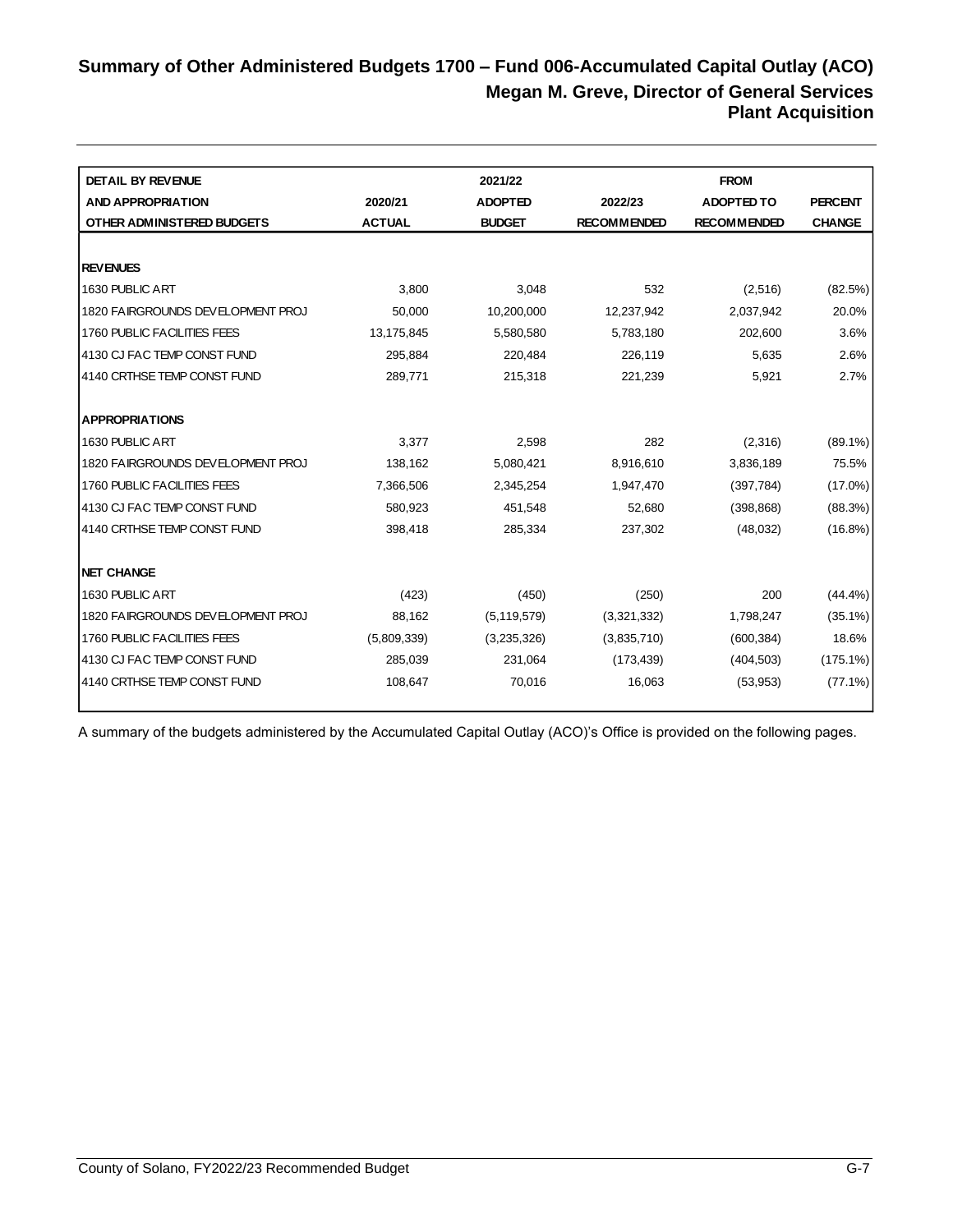#### **FUNCTION AND RESPONSIBILITIES**

The purpose of this budget is to account for the purchase or commission of public art and the maintenance of public art within designated public areas owned by the County (Ordinance No. 1639, Chapter 5, and Section 5.5-5.6). The County budgets for public art in County facilities to promote the arts and culture in Solano County. For capital construction projects in excess of \$1 million, 1.5% of construction costs, at the time of the initial contract award (excluding maintenance projects), is allocated for public art. In addition, 5% of the 1.5% is to be reserved for maintenance of the public art projects.

Funds appropriated to this budget will be used for: design services of artists; selection, acquisition, purchase, commissioning, installation, examination and/or display of artworks; maintenance of artworks; education concerning the artwork; and administrative costs of the Art Committee in connection with the Art Program.

#### **SIGNIFICANT CHALLENGES AND ACCOMPLISHMENTS**

#### Challenges:

Identification of a sufficient funding source for maintenance of public art is needed. Also, longer-term restoration costs for certain deteriorating works and associated logistical challenges of performing restoration under the supervision of the original artist remains challenging.

#### Accomplishments:

No activities in FY2022/23 because the approved capital projects did not include public art components.

#### **DEPARTMENTAL BUDGET SUMMARY**

The Recommended Budget represents a decrease of \$2,516 or 82.5% in revenues and a decrease of \$2,316 or 89.1% in appropriations when compared to the FY2021/22 Adopted Budget.

There is no funding for new public art projects in FY2022/23. The appropriations represent charges to the Countywide Administrative Overhead and the revenues reflect estimated interest income and Operating Transfers-In from the Accumulated Capital Outlay Fund to support County Administrative Overhead charges.

See related Budget Unit 9402 – Fund 106 Contingencies (refer to Contingencies section of the Budget).

| <b>DETAIL BY REVENUE</b>       |               | 2021/22        |                    | <b>FROM</b>        |                |
|--------------------------------|---------------|----------------|--------------------|--------------------|----------------|
| <b>CATEGORY AND</b>            | 2020/21       | <b>ADOPTED</b> | 2022/23            | <b>ADOPTED TO</b>  | <b>PERCENT</b> |
| <b>APPROPRIATION CATEGORY</b>  | <b>ACTUAL</b> | <b>BUDGET</b>  | <b>RECOMMENDED</b> | <b>RECOMMENDED</b> | <b>CHANGE</b>  |
|                                |               |                |                    |                    |                |
| <b>REVENUES</b>                |               |                |                    |                    |                |
| REVENUE FROM USE OF MONEY/PROP | 359           | 450            | 250                | (200)              | $(44.4\%)$     |
| <b>CHARGES FOR SERVICES</b>    | 64            | 0              | 0                  | ∩                  | 0.0%           |
| OTHER FINANCING SOURCES        | 3,377         | 2,598          | 282                | (2,316)            | $(89.1\%)$     |
| <b>TOTAL REVENUES</b>          | 3,800         | 3,048          | 532                | (2, 516)           | (82.5%)        |
| <b>APPROPRIATIONS</b>          |               |                |                    |                    |                |
| OTHER CHARGES                  | 3,377         | 2,598          | 282                | (2,316)            | $(89.1\%)$     |
| <b>TOTAL APPROPRIATIONS</b>    | 3,377         | 2,598          | 282                | (2,316)            | $(89.1\%)$     |
| <b>INET COUNTY COST</b>        | (423)         | (450)          | (250)              | 200                | (44.4%         |

## **SUMMARY OF SIGNIFICANT ADJUSTMENTS**

None.

#### **PENDING ISSUES AND POLICY CONSIDERATIONS**

There are no pending issues or policy considerations at this time.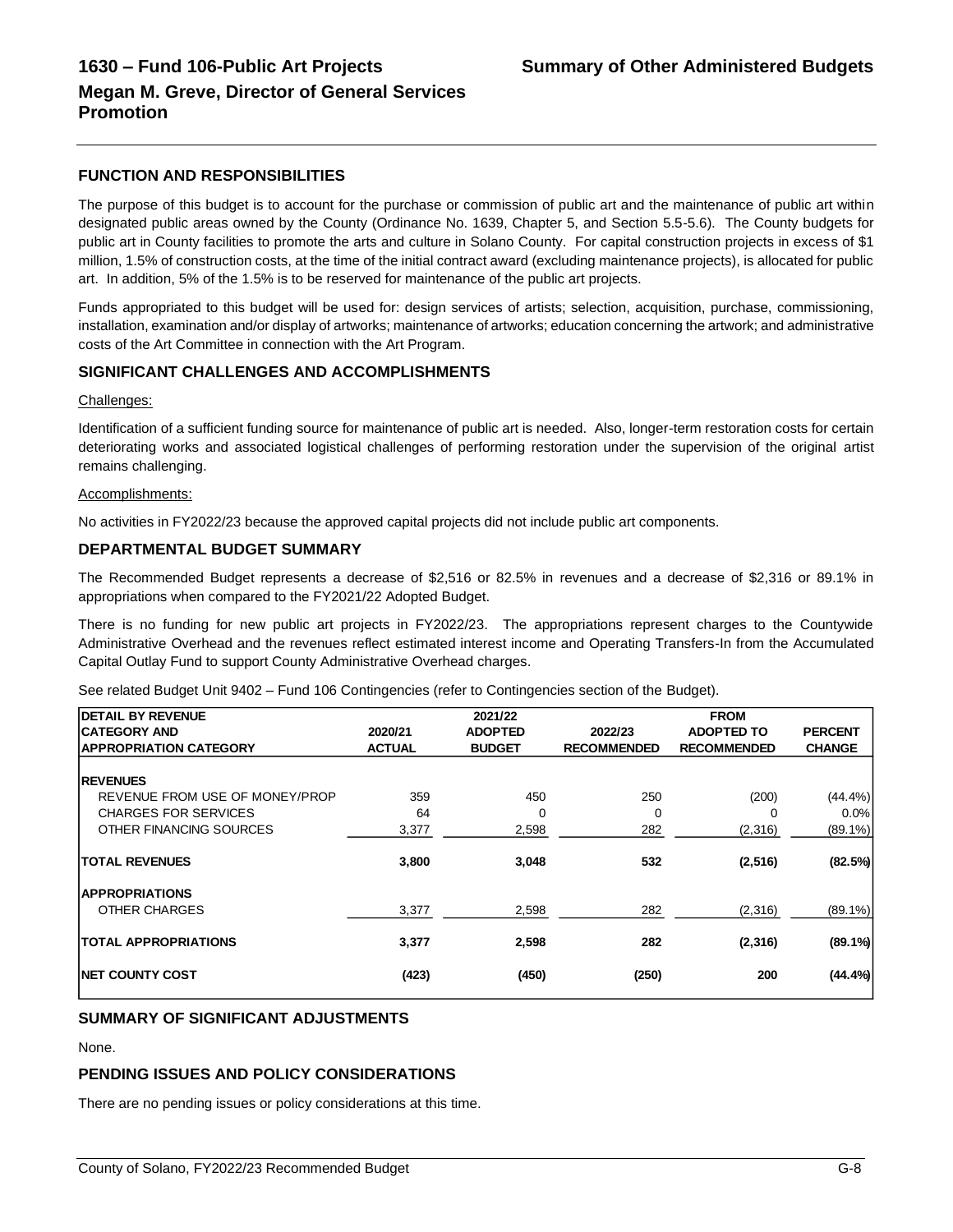#### **FUNCTION AND RESPONSIBILITIES**

This budget unit is designed to cover the costs of the redevelopment of the Solano County Fairgrounds, the "Solano360 Project" or "Project", that will revitalize and redevelop the 149.1-acre site. It is recommended that this budget unit be used to pay for the initial design permitting process and site preparation started in FY2017/18. This multiyear project is a cooperative effort between the County, City of Vallejo, and the Solano County Fair Association (SCFA) that began in 2008.

#### **SIGNIFICANT CHALLENGES AND ACCOMPLISHMENTS**

#### Background:

In FY2008/09, the County entered into a Memorandum of Understanding with the City of Vallejo regarding the redevelopment of the Fairgrounds. The Board initially established an Ad Hoc Fairgrounds Committee and authorized the Auditor-Controller to establish an initial loan of \$2.0 million from the County General Fund for the development of a Vision for the site which became known as the Solano360 Vision.

In FY2009/10, the Board increased the loan for the Project to an amount not to exceed \$4.4 million, and in coordination with the Vallejo City Council, authorized the Project team to proceed with Phase II of the Project. Phase II included the preparation of a Specific Plan for the site with associated studies and reports and the preparation of an environmental document.

The Board approved a Project Budget in February 2010, and in May 2010, authorized the first of several professional service agreements to advance the planning effort.

In FY2010/11, the Project team was modified to bring in a new Project Manager to coordinate the Project consultants, and staff from both the County and the City of Vallejo, to focus on the work required for a Specific Plan, Environmental Impact Report (EIR), Development Agreement and Tentative Map for the Project known as the Solano360 Specific Plan.

The Notice of Preparation (NOP) for the EIR was issued on September 9, 2011, and the comment period on the NOP was extended through October 26, 2011. The Draft Specific Plan, Draft EIR, Draft Public Facilities Financing Plan, and Draft Fiscal Impact Analysis were released for public review on November 9, 2012, and the comment period on the Draft EIR ended on January 10, 2013.

In FY2012/13, the Solano360 Committee, which served as the project oversight and consisted of two Board members, three city council members, and three Solano Fair Board members met periodically to review and take public comment on the consultant work. The Solano360 project was reviewed in 19 public meetings and there have been five presentations before the Vallejo City Council, a joint Vallejo City Council-Planning Commission meeting held on January 7, 2013 to receive public input on the project, and a public workshop on the financial aspects of the project on February 7, 2013. There have been over 40 Fair Board meetings at which the project was discussed. Staff has also been before this Board 14 times on various project-related issues and has maintained a County website on the project.

The Board conducted a public hearing on the draft Specific Plan, associated studies, and draft EIR/EIS documents at a joint session with the Solano County Fair Board on December 11, 2012. The Vallejo City Council held a joint meeting with its Planning Commission on January 7, 2013 to receive feedback on the documents. Based on concerns raised at that meeting, the City of Vallejo facilitated a community workshop on February 7, 2013 to further discuss the fiscal impact of the Project in Vallejo.

On February 26, 2013, the Board certified the Final Environmental Impact Report (FEIR) for the Project and approved the Solano360 Specific Plan and recommended that application be sent to the City of Vallejo for the Development Agreement and Tentative Map. On April 29, 2013, the Vallejo City Planning Commission approved the Tentative Map for the Project and recommended approval of the Specific Plan, Development Agreement, Vallejo General Plan Amendments, and Zoning Amendments to the Vallejo City Council. The Vallejo City Council approved the Solano360 Specific Plan, a tentative map, and the Development Agreement on May 14, 2013.

In FY2013/14, the Project team, after engaging the services of three consultants (MacKay & Somps, ENGEO, and First Carbon Solutions), began the preliminary design of Phase 1A of the Project which included the preparation of the required environmental surveys and wetland delineations, the geotechnical analysis, and the preliminary engineering for the Project.

In FY2014/15, the County received a Conditional Letter of Map Revision from the Federal Emergency Management Agency which is the first milestone in removing the Phase 1 work from a flood plain.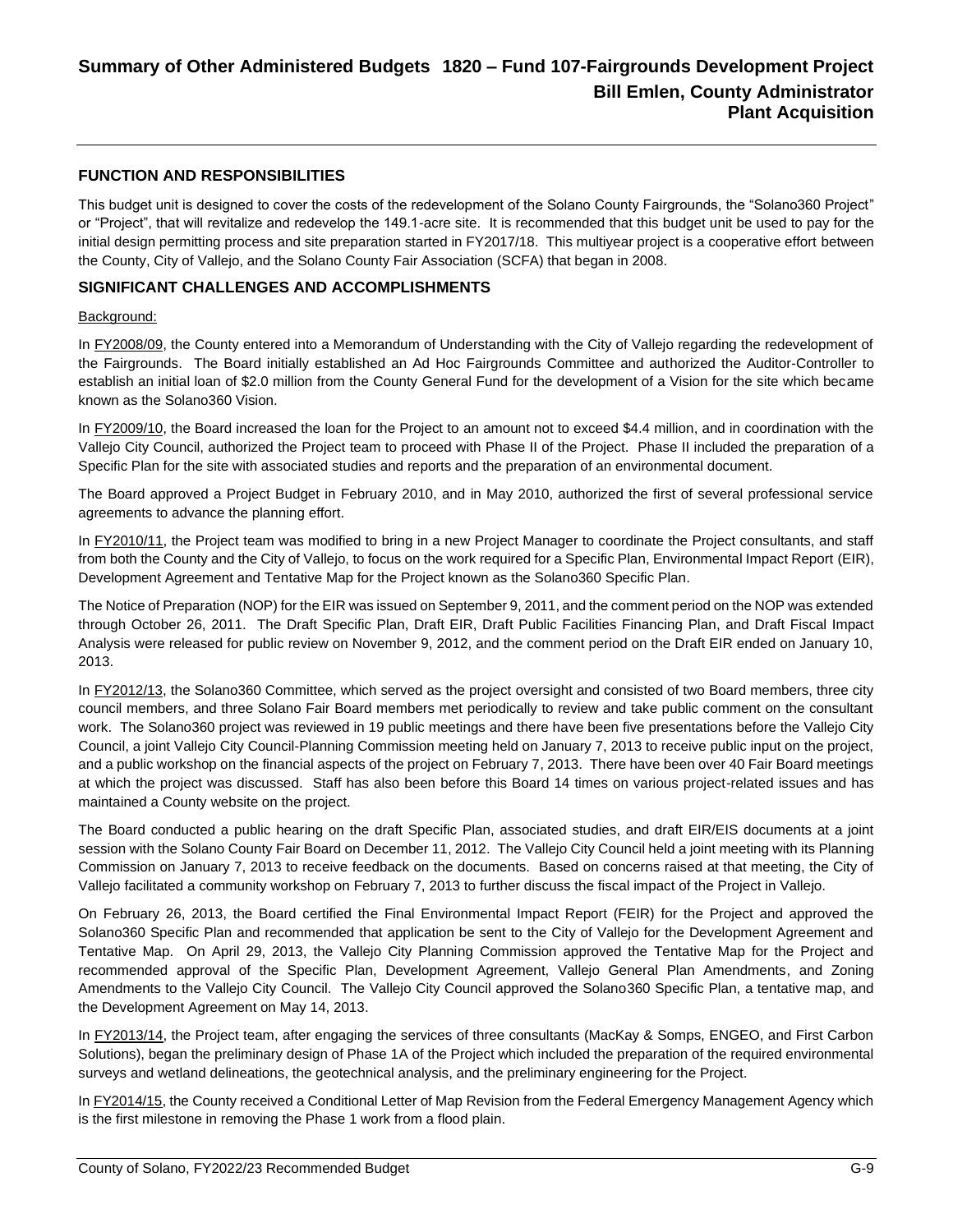## **1820 – Fund 107-Fairgrounds Development Project Summary of Other Administered Budgets Bill Emlen, County Administrator Plant Acquisition**

The inaugural Solano360 Implementation Committee, which consists of two Board members and two city council members, was convened pursuant to the Project's Development Agreement. In consultation with the Implementation Committee, a Request for Qualifications for the development of Solano360 was issued on December 23, 2014, and proposals were submitted on March 13, 2015 and presented to the committee. The committee recommendation was forwarded to the Board of Supervisors on April 14, 2015. Staff was directed to proceed with negotiating an Exclusive Right to Negotiate (ERN) Agreement with the selected proposer, Solano Community Development, LLC (SCD). The ERN was executed in May 2015 with an initial term of nine months.

In FY2015/16, staff worked with SCD on development of their proposed land plan for utilization of all or a portion of the 149.1-acre project site. SCD proposes to develop uses consistent with the Solano360 Specific Plan, which initially included an Exposition Hall, Retail Shops, Amphitheatre, Hotel, Sports Fields, and Fair of Future venues organized along an iconic water feature that includes a public promenade. On January 26, 2016, the Board agreed to a 2-month extension of the ERN to allow SCD to further refine their land plan and develop a market study. On March 22, 2016, the Board, upon receipt of the updated land plan and market study granted a second extension through October 25, 2016 to allow the developer to finalize the land plan and coordinate with the County on a project phasing plan, facilities financing plan and Lease Disposition and Developer Agreement. The project team provided progress updates to the City of Vallejo and the Solano360 Implementation Committee as well as pursuing jurisdictional and permitting requirements through the County's engineering and environmental consultants.

In FY2016/17, staff continued discussions with SCD under the ERN for their proposed utilization of the 149.1-acre project site. Staff and its consultants analyzed SCD's proposed land concepts, uses and phasing; proposed financial models; and development of key terms to validate compliance with the Specific Plan and County goals for the Solano360 project. The Board of Supervisors provided two extensions to the ERN with SCD, including an extension to expire on June 27, 2017. On a concurrent path, staff continued with environmental and engineering evaluations to pursue jurisdictional clearance of the entire project site as well as development of bid documents for demolition of the grandstands, horse barns and ancillary structures. Staff worked with Solano Transportation Authority (STA) and the City of Vallejo on an amended and restated funding agreement for the Solano360 project share of offsite improvements identified as mitigation measures in the Specific Plan FEIR for the Redwoods Parkway and Fairgrounds Drive Improvement project.

In FY2017/18, the County entered into an amended and restated funding agreement with the STA and the City of Vallejo and agreed to provide \$750,000 to begin pre-design and design documentation for the Redwoods Parkway and Fairgrounds Drive Improvement project.

The Board of Supervisors made the determination to not renew the Exclusive Right to Negotiate with SCD, LLC. The County continued to evaluate its options with regards to the future implementation of the Solano360 Specific Plan which included demolition/clean-up of specific areas of the site, targeted upgrades to existing facilities and potential solicitation of a new developer(s) for the 149.1-acre project site.

In April of 2018, the County solicited and received bids for the demolition of grandstands, horse barns and ancillary structures and awarded the contract for demolition in June 2018.

In FY2018/19, demolition of the grandstands, horse barns and ancillary structures was completed and site grading to collect site storm water was performed including installation of associated storm water conveyance infrastructure. The Project experienced some delays from wildfires in neighboring counties, which impacted PG&E abilities to demolish utility infrastructure.

In FY2019/20, the Board issued the Notice of Completion for the demolition of the grandstands, horse barns and ancillary structures. Improvements for site grading to collect site storm water was performed including installation of associated storm water conveyance infrastructure. In January of 2020, the County, in conjunction with the City of Vallejo, issued a Request for Qualifications (RFQ) for development of the Solano360 Specific Plan. Four (4) responses were received, but due to operational impacts as a result of COVID-19, the review process of the four developer submittals continued into FY2020/21.

In FY2020/21, County staff, City of Vallejo staff, and a representative from the Solano Economic Development Corporation reviewed responses to the Request for Proposals for development of the 149.1 acre Fairgrounds site and after evaluation the Solano360 Implementation Committee, comprised of Solano County Board of Supervisors Erin Hannigan and Jim Spering, and Vallejo City Councilmembers Pippen Dew and Hermie Sunga, selected IRG/JLL as the preferred development team for the Solano360 development and recommended that the Board of Supervisors enter into an Exclusive Right to Negotiate (ERN) Agreement with IRG/JLL. The committee recommendation was forwarded to the Board of Supervisors on November 17, 2020 and Staff was directed to proceed with negotiating an ERN with the selected proposer, IRG/JLL. The ERN was fully executed in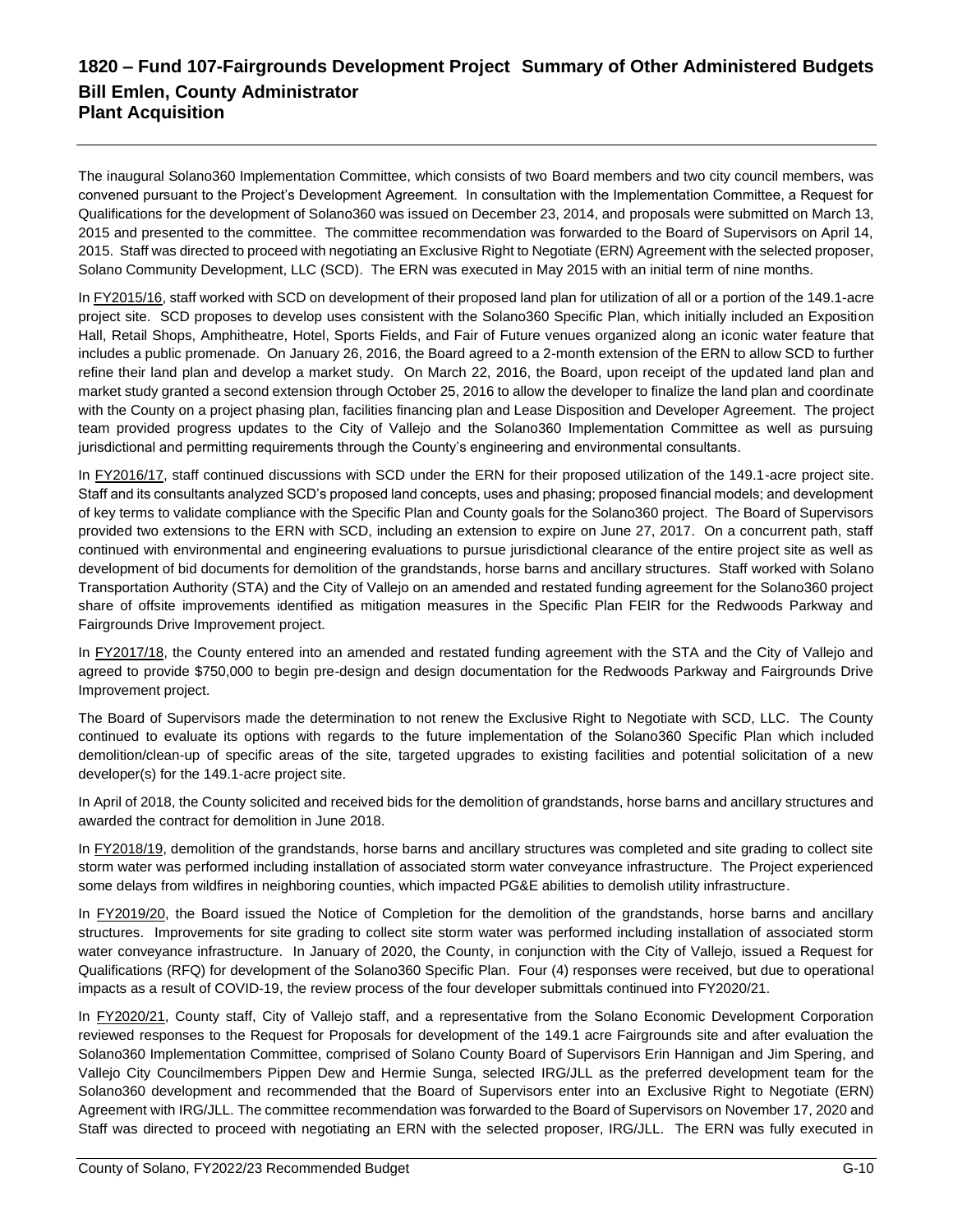January 2021 with an initial term of nine months. Staff continues to work with IRG/JLL on their proposed land uses with the goal of entering a long-term ground lease for the site. Concurrently, staff is working with Solano Transportation Authority on proposed infrastructure improvements to Fairgrounds Drive and the Highway 37 Interchange which will bring benefit to the future Solano360 development.

In FY2021/22, County Staff continues working with IRG/JLL under the ERN agreement approved in 2020, amending this agreement through September 30, 2022, to allow for completion of work. IRG is coordinating filing a Specific Plan amendment with the City of Vallejo, which is currently under pre-application review. Staff continues to work with IRG on entering into a longterm ground lease for the site. Staff is currently working with PG&E on relocation of a gas line, and with the Vallejo Flood and Wastewater District on water, sewer, and storm drainage needs.

#### **DEPARTMENTAL BUDGET SUMMARY**

The Recommended Budget represents an increase of \$2,037,942 or 20.0% in revenues and an increase of \$3,836,189 or 75.5% in appropriations when compared to the FY2021/22 Adopted Budget. The appropriations will be used for continued coordination of the Solano360 project, consultant services, permit fees, infrastructure/site improvements and demolition costs for unused/obsolete facilities on an as needed basis as determined by the Board. The total General Fund loan for the Solano360 Project remains \$8.2 million.

| <b>DETAIL BY REVENUE</b>         |               | 2021/22        |                    | <b>FROM</b>        |                |
|----------------------------------|---------------|----------------|--------------------|--------------------|----------------|
| <b>CATEGORY AND</b>              | 2020/21       | <b>ADOPTED</b> | 2022/23            | <b>ADOPTED TO</b>  | <b>PERCENT</b> |
| <b>APPROPRIATION CATEGORY</b>    | <b>ACTUAL</b> | <b>BUDGET</b>  | <b>RECOMMENDED</b> | <b>RECOMMENDED</b> | <b>CHANGE</b>  |
|                                  |               |                |                    |                    |                |
| <b>REVENUES</b>                  |               |                |                    |                    |                |
| REVENUE FROM USE OF MONEY/PROP   | 50,000        | 0              | 0                  | $\Omega$           | $0.0\%$        |
| <b>CHARGES FOR SERVICES</b>      | 0             | 0              | 37,942             | 37,942             | 0.0%           |
| OTHER FINANCING SOURCES          | $\Omega$      | 8,200,000      | 8,200,000          | $\Omega$           | 0.0%           |
| <b>GENERAL FUND CONTRIBUTION</b> | 0             | 2,000,000      | 4,000,000          | 2,000,000          | 100.0%         |
| <b>TOTAL REVENUES</b>            | 50,000        | 10,200,000     | 12,237,942         | 2,037,942          | 20.0%          |
| <b>APPROPRIATIONS</b>            |               |                |                    |                    |                |
| SERVICES AND SUPPLIES            | 65,096        | 5,074,666      | 4,912,600          | (162,066)          | $(3.2\%)$      |
| OTHER CHARGES                    | 73,066        | 5,755          | 4.004.010          | 3,998,255          | 69474.5%       |
| <b>TOTAL APPROPRIATIONS</b>      | 138,162       | 5,080,421      | 8,916,610          | 3,836,189          | 75.5%          |
| <b>INET CHANGE</b>               | 88,162        | (5, 119, 579)  | (3,321,332)        | 1,798,247          | $(35.1\%)$     |

#### **SUMMARY OF SIGNIFICANT ADJUSTMENTS**

- Long-Term Debt Proceeds revenue will remain at \$8.2 million to cover anticipated project costs for implementation of the Solano360 Specific Plan, and for repair, demolition, and renovation of existing fair structures. These funds are part of the overall General Fund loan to the project approved in FY2017/18.
- \$4,000,000 one-time General Fund Contribution to the Fairgrounds Development Project is reflected in the FY2022/23 Recommended Budget to fund a required match contribution, if needed, for a Federal RAISE grant being submitted by the Solano Transportation Authority (STA). The grant would fully fund improvements at Highway 37 and Fairgrounds Drive. These improvements would support continued development of the Fairgrounds, and overall traffic circulation and safety in the area.

#### **PENDING ISSUES AND POLICY CONSIDERATIONS**

County staff continues to work with IRG during the ERN period to finalize a long-term ground lease agreement and bring forward an updated land plan and specific plan amendment for Board of Supervisor's consideration and Vallejo City Council approval. The City of Vallejo is an active partner to the Solano360 Development under the executed Development Agreement between the County and the City (June 27, 2013).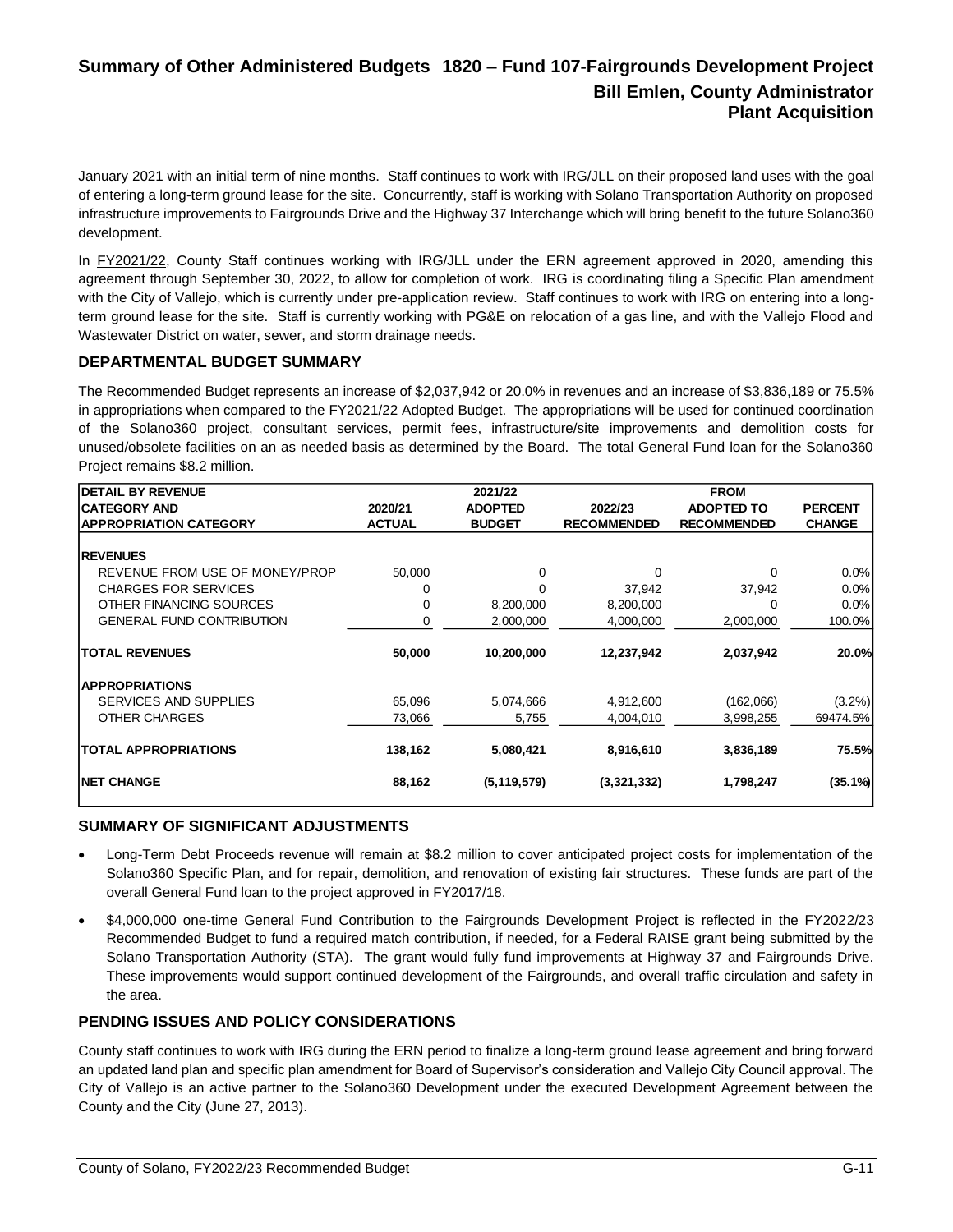## **1820 – Fund 107-Fairgrounds Development Project Summary of Other Administered Budgets Bill Emlen, County Administrator Plant Acquisition**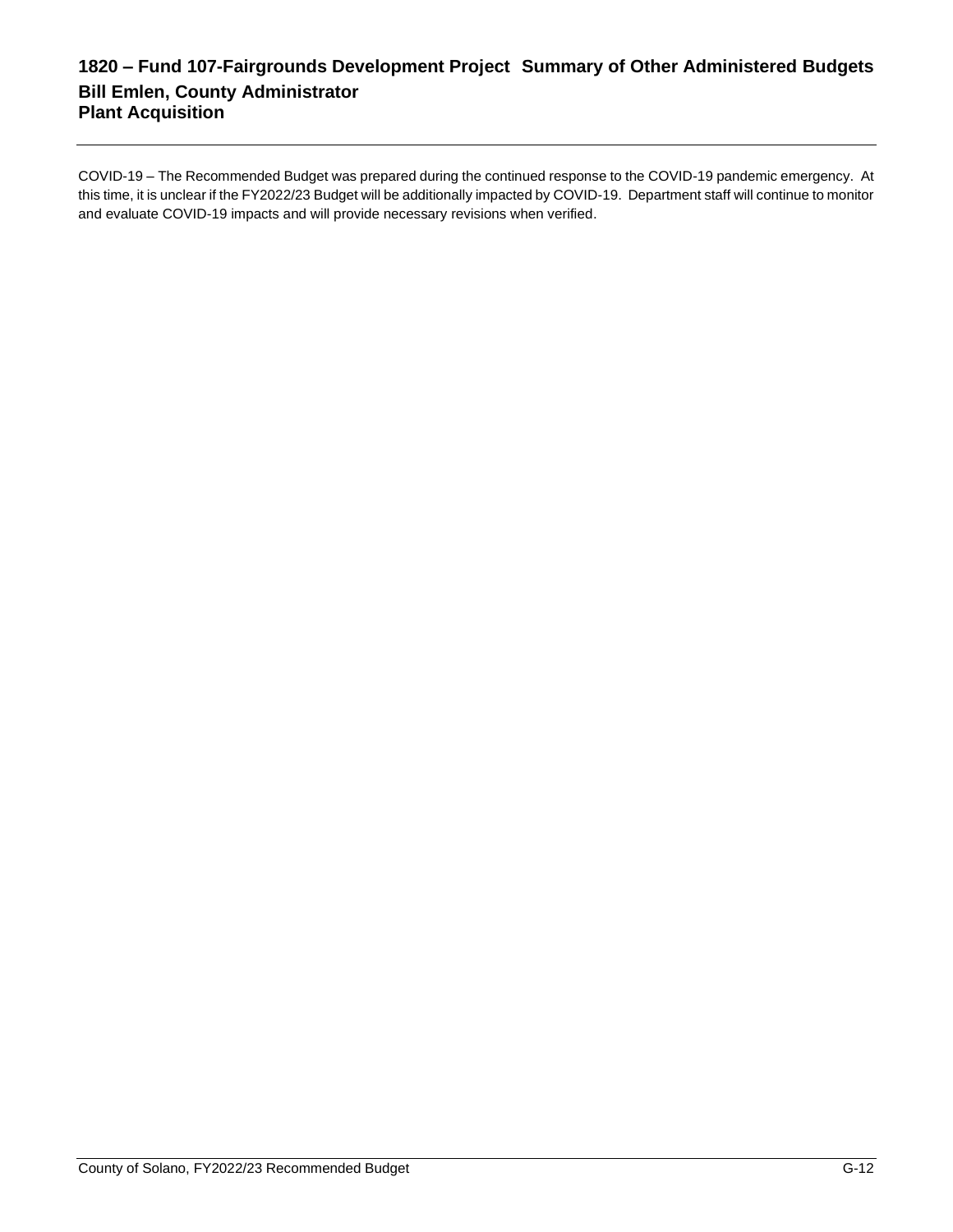#### **FUNCTION AND RESPONSIBILITIES**

The Public Facilities Fee (PFF) budget is the conduit for receipt and distribution of Public Facilities Fees collected and used for capital project expenses. The fee is imposed on all new non-exempt construction within all incorporated and unincorporated areas of Solano County. The fee, set under the authority of Government Code §66000-66009, was implemented through County Ordinance 1466 adopted on February 9, 1993. The purpose of the fee is to provide funding for expansion and/or new construction of County facilities required to accommodate new demands for facilities needed to house government services in the County. Fees collected under the Ordinance provide funding for needs assessments, planning, designing, construction, lease-purchase, acquisition, improvements, fixed assets and furnishings for County services, including jails, justice services, general administration, public and mental health services, public assistance services, regional transportation, County parks, libraries and animal shelters.

The Department of General Services oversees the PFF program budget and is responsible for administering the disbursement of funds. The County Administrator's Office acts as the liaison between the County and the incorporated cities that collect the fees for the County related to all construction within city limits.

In FY2019/20, Solano County completed a 5-year Public Facilities Fee Study required by the Mitigation Fee Act (Government Code §66000, et. seq), resulting in an update to the Public Facilities Fee rates.

#### **SIGNIFICANT CHALLENGES AND ACCOMPLISHMENTS**

• Solano County collects PFF in six categories: Countywide Public Protection (including Courts), Health and Social Services, Library, General Government, and Regional Transportation Part A and Part B.

#### **DEPARTMENTAL BUDGET SUMMARY**

The Recommended Budget represents an increase of \$202,600 or 3.6% in revenues and a decrease of \$397,784 or 17% in appropriations when compared to the FY2021/22 Adopted Budget. The increase in revenues is the result of increase in the FY2022/23 estimated fee collections in the Fund due to a projected increase in construction as the County recovers from the COVID-19 pandemic. The decrease in appropriations is the result of a decrease in County contribution for Vacaville Library District for facility expansion and related debt, partially offset by an increased transfer to Suisun Public Library for interest on long term debt related to 2008 Suisun library construction loan.

Appropriations include:

- \$724,495 Transfers-Out from the PFF Public Protection Division (BU 1761) to COP Debt Service (BU 9803) used to finance the Probation Facility and improvements to the Central Utility Plant.
- \$577,271 Transfers-Out to COP Debt Service (BU 8037) used to finance the County Administration Center (CAC) and improvements to the Central Utility Plant.
- \$99,000 from PFF Suisun Library District (BU 1770) to Suisun Public Library to cover interest owed on the 2008 Suisun library construction loan.
- 500,000 from PFF Vacaville Library District Division (BU 1764) to the Vacaville Library District for facility expansion and related debt.
- \$46,704 for accounting, auditing, Countywide Administrative Overhead, legal, and other professional services.

See related Budget Unit 9124 – Fund 296 Contingencies (refer to Contingencies section of the Budget).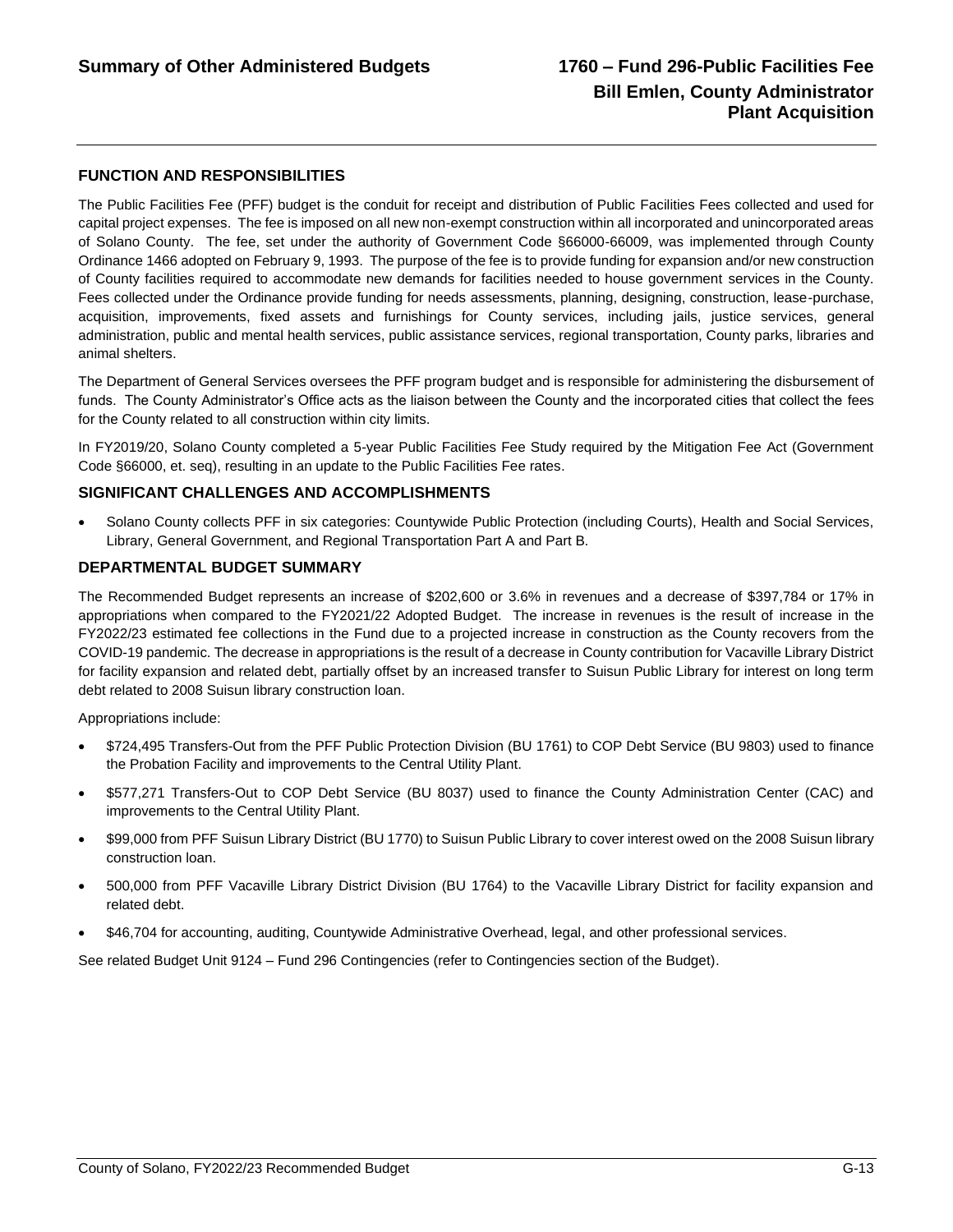# **Bill Emlen, County Administrator Plant Acquisition**

| <b>DETAIL BY REVENUE</b>       |               | 2021/22        |                    | <b>FROM</b>        |                |
|--------------------------------|---------------|----------------|--------------------|--------------------|----------------|
| <b>CATEGORY AND</b>            | 2020/21       | <b>ADOPTED</b> | 2022/23            | <b>ADOPTED TO</b>  | <b>PERCENT</b> |
| <b>APPROPRIATION CATEGORY</b>  | <b>ACTUAL</b> | <b>BUDGET</b>  | <b>RECOMMENDED</b> | <b>RECOMMENDED</b> | <b>CHANGE</b>  |
| <b>REVENUES</b>                |               |                |                    |                    |                |
| REVENUE FROM USE OF MONEY/PROP | 278.869       | 115,580        | 115.680            | 100                | 0.1%           |
| <b>CHARGES FOR SERVICES</b>    | 12,896,976    | 5,465,000      | 5,667,500          | 202,500            | 3.7%           |
| <b>TOTAL REVENUES</b>          | 13,175,845    | 5,580,580      | 5,783,180          | 202,600            | 3.6%           |
| <b>APPROPRIATIONS</b>          |               |                |                    |                    |                |
| SERVICES AND SUPPLIES          | 46            | 1,550          | 1,550              | $\Omega$           | $0.0\%$        |
| OTHER CHARGES                  | 1,062,409     | 1,041,407      | 644,154            | (397, 253)         | $(38.1\%)$     |
| OTHER FINANCING USES           | 6,304,051     | 1,302,297      | 1,301,766          | (531)              | $(0.0\%)$      |
| <b>TOTAL APPROPRIATIONS</b>    | 7,366,506     | 2,345,254      | 1,947,470          | (397, 784)         | $(17.0\%)$     |
| <b>INET CHANGE</b>             | (5,809,339)   | (3, 235, 326)  | (3,835,710)        | (600, 384)         | 18.6%          |

### **SUMMARY OF SIGNIFICANT ADJUSTMENTS**

None.

#### **PENDING ISSUES AND POLICY CONSIDERATIONS**

Several bills have been introduced in the California State Legislature over past few years seeking to limit local government's ability to impose impact fees and/or to make modifications to reduce fees or increase reporting requirements. Department staff will continue to monitor these bills and their potential impact on Solano County's Public Facilities Fee.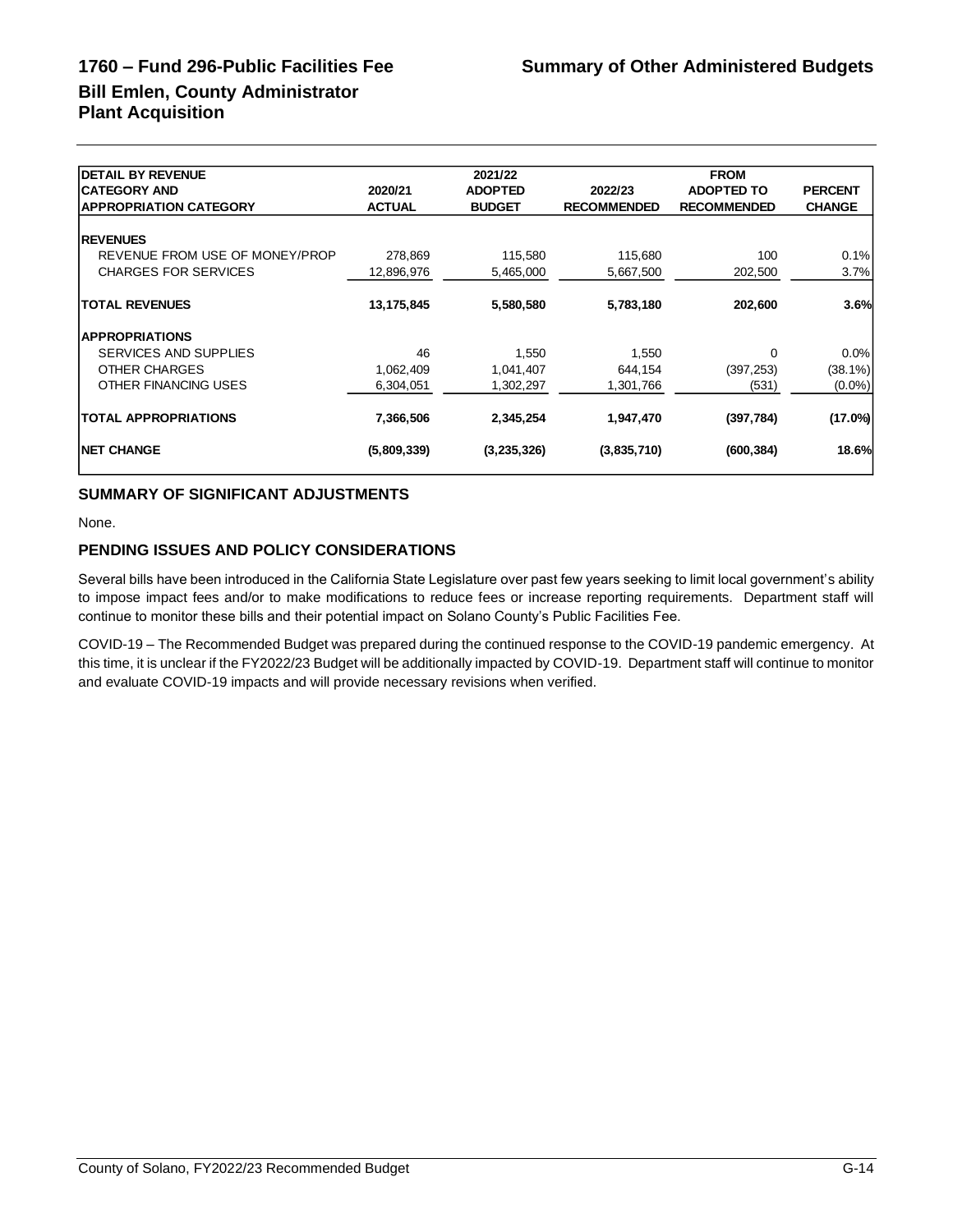#### **DEPARTMENTAL PURPOSE**

This budget unit receives and distributes funds originating in surcharges on fines and vehicle violations, which have been set aside for criminal justice facility needs.

#### **FUNCTION AND RESPONSIBILITIES**

The Board of Supervisors established this Fund under Resolution No. 81-256, pursuant to California Government Code §76101, authorizing counties to establish a Criminal Justice Facilities Construction Fund to assist in the construction, reconstruction, expansion, improvement, operation or maintenance of County criminal justice and court facilities. Eligible facilities include jails, women's centers, detention facilities, juvenile halls, and courtrooms. Government Code penalties on criminal fines and parking violations constitute the proceeds of the Fund, which includes no General Fund support.

#### **DEPARTMENTAL BUDGET SUMMARY**

The Recommended Budget for the Criminal Justice Temporary Construction Fund reflects an increase of \$5,635 or 2.6% in revenues and a decrease of \$398,868 or 88.3% in appropriations when compared to the FY2021/22 Adopted Budget. The decrease in appropriations is due to a reduction in FY2022/23 of one-time Operating Transfers-Out to fund projects in criminal justice facilities. The primary funding sources in this Fund are surcharges on fines and vehicle violations.

See related Budget Unit 9119 - Fund 263 Contingencies (refer to Contingencies section of the Budget).

| <b>DETAIL BY REVENUE</b>       |               | 2021/22        |                    | <b>FROM</b>        |                |
|--------------------------------|---------------|----------------|--------------------|--------------------|----------------|
| <b>CATEGORY AND</b>            | 2020/21       | <b>ADOPTED</b> | 2022/23            | <b>ADOPTED TO</b>  | <b>PERCENT</b> |
| <b>APPROPRIATION CATEGORY</b>  | <b>ACTUAL</b> | <b>BUDGET</b>  | <b>RECOMMENDED</b> | <b>RECOMMENDED</b> | <b>CHANGE</b>  |
|                                |               |                |                    |                    |                |
| <b>REVENUES</b>                |               |                |                    |                    |                |
| FINES, FORFEITURES, & PENALTY  | 15,350        | 12,868         | 11,169             | (1,699)            | $(13.2\%)$     |
| REVENUE FROM USE OF MONEY/PROP | 7,359         | 5,501          | 4,950              | (551)              | $(10.0\%)$     |
| <b>CHARGES FOR SERVICES</b>    | 273,175       | 202,115        | 210,000            | 7,885              | 3.9%           |
| <b>TOTAL REVENUES</b>          | 295,884       | 220,484        | 226,119            | 5,635              | 2.6%           |
| <b>APPROPRIATIONS</b>          |               |                |                    |                    |                |
| OTHER CHARGES                  | 2,923         | 6,548          | 2,680              | (3,868)            | $(59.1\%)$     |
| OTHER FINANCING USES           | 578,000       | 445,000        | 50,000             | (395,000)          | $(88.8\%)$     |
| <b>TOTAL APPROPRIATIONS</b>    | 580,923       | 451,548        | 52,680             | (398, 868)         | (88.3%)        |
| <b>INET CHANGE</b>             | 285,039       | 231,064        | (173, 439)         | (404, 503)         | $(175.1\%)$    |

#### **SUMMARY OF SIGNIFICANT ADJUSTMENTS**

None.

#### **PENDING ISSUES AND POLICY CONSIDERATIONS**

The State Legislature, over of the past few years, has proposed and passed legislation to reduce or eliminate many Court ordered fees thereby reducing the surcharges revenue that can be collected.